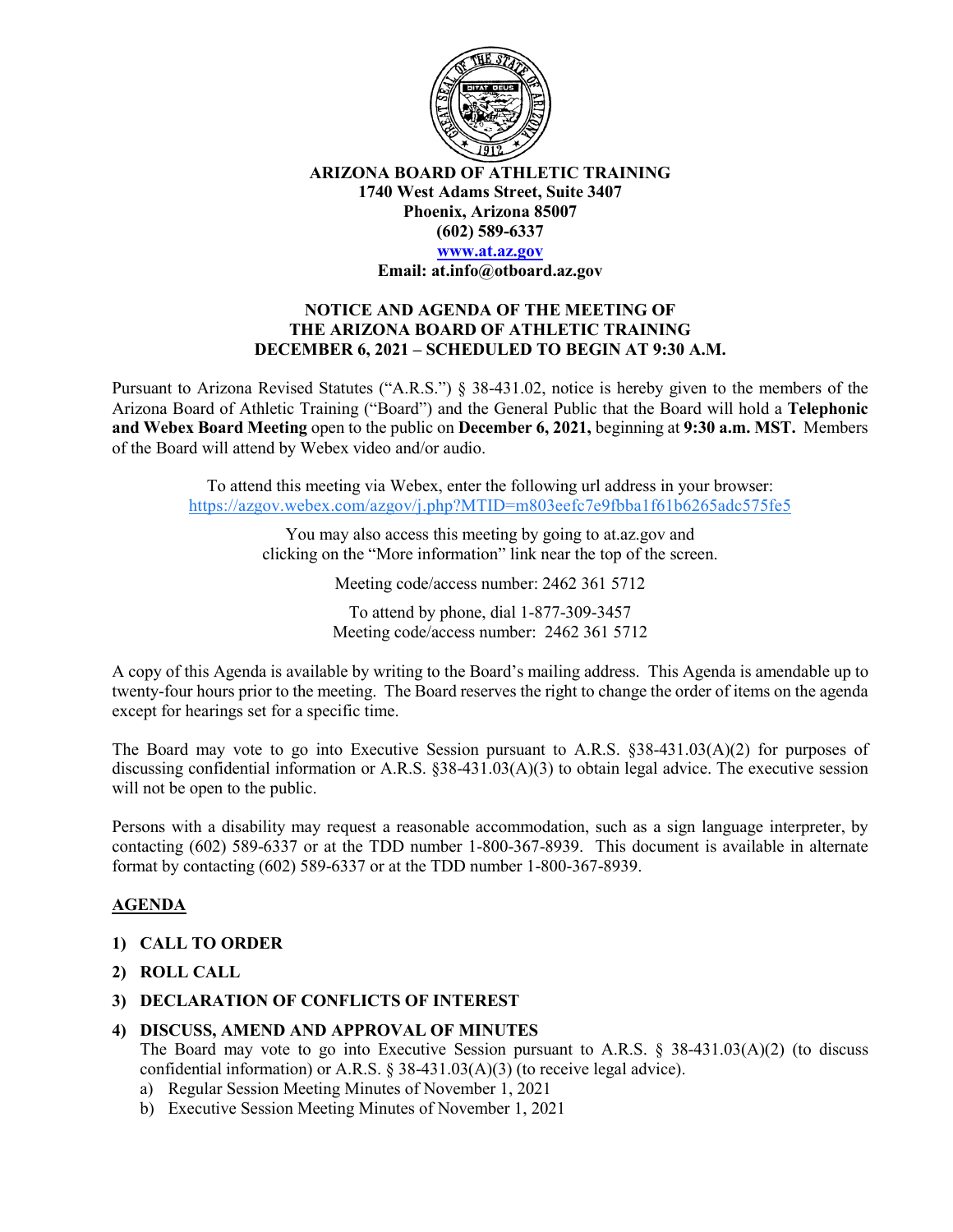Athletic Training Board Meeting Agenda December 6, 2021

# **5) REVIEW FUTURE BOARD MEETING SCHEDULE**

- a) January 10, 2022 In-Person
- b) February 7, 2022 Webex
- c) March 7,  $2022 -$  Webex
- d) April 4, 2022 In-Person
- e) May 2, 2022 Webex
- f) June 6,  $2022 -$  Webex
- g) July 11, 2022 In-Person
- h) August 1,  $2022 -$  Webex
- i) September 12, 2022 Webex
- j) October 3, 2022 In-Person
- k) November 7, 2022 Webex
- l) December 5, 2022 Webex

## **6) REVIEW, DISCUSSION, AND POSSIBLE ACTION - COMPLAINTS, HEARINGS, INVESTIGATIONS AND COMPLIANCE**

The Board may vote to go into Executive Session pursuant to A.R.S. § 38-431.03(A)(2) (to discuss confidential information) or A.R.S.  $\S$  38-431.03(A)(3) (to receive legal advice).

- a) Review, Discussion, and Possible Action of Whether or Not to Open a Complaint None
- b) Initial Review, Discussion, and Possible Action On Complaint
	- i) Fernanda Bueno, ATR-001598 Complaint #2021-AT-0011

## **7) CONSENT AGENDA: REVIEW, CONSIDERATION, AND POSSIBLE ACTION ON APPLICATIONS FOR LICENSURE APPROVED BY EXECUTIVE DIRECTOR**

The Board may vote to go into Executive Session pursuant to A.R.S.  $\S$  38-431.03(A)(2) (to discuss confidential information) or A.R.S. § 38-431.03(A)(3) (to receive legal advice). The consent agenda items may be considered for ratification as a single action unless a Board Member removes the item for review at the current meeting or a future meeting.

| <b>License Number</b> | <b>Applicant Last</b><br><b>Name</b> | <b>Applicant First</b><br><b>Name</b> | <b>Effective Date</b> | <b>Expiration Date</b> |
|-----------------------|--------------------------------------|---------------------------------------|-----------------------|------------------------|
| ATR-009368            | Chambers                             | Ariana                                | 11/4/2021             | 11/3/2022              |
| ATR-009370            | Del Rossi                            | Karen                                 | 11/12/2021            | 11/11/2022             |
| ATR-009369            | Haire                                | Victoria                              | 11/4/2021             | 11/3/2022              |
| ATR-009371            | Ostrovecky                           | Katie                                 | 11/30/2021            | 11/29/2022             |
| ATR-009367            | Rodriguez                            | Jacqueline                            | 11/3/2021             | 11/2/2022              |

a) Initial Applications Approved by Executive Director (5)

b) Renewal/Reinstatement Applications Approved by Executive Director (50)

| License<br><b>Number</b> | <b>Applicant Last</b><br><b>Name</b> | <b>Applicant</b><br><b>First Name</b> | <b>Effective Date</b> | <b>Expiration</b><br>Date | <b>Application</b><br><b>Type</b> |
|--------------------------|--------------------------------------|---------------------------------------|-----------------------|---------------------------|-----------------------------------|
| ATR-001149               | Anderson                             | John                                  | 1/2/2022              | 1/1/2023                  | Renewal                           |
| ATR-000996               | Aspericueta                          | Israel                                | 1/2/2022              | 1/1/2023                  | Renewal                           |
| ATR-000899               | Baca                                 | Steven                                | 1/2/2022              | 1/1/2023                  | Renewal                           |
| ATR-009157               | <b>Beck</b>                          | Victoria                              | 1/12/2022             | 1/11/2023                 | Renewal                           |
| ATR-000729               | <b>Bohls</b>                         | Chad                                  | 1/2/2022              | 1/1/2023                  | Renewal                           |
| ATR-000363               | Boone                                | Leann                                 | 1/2/2022              | 1/1/2023                  | Renewal                           |
| ATR-009200               | <b>Buratti</b>                       | Rachel                                | 6/16/2021             | 12/20/2022                | Renewal                           |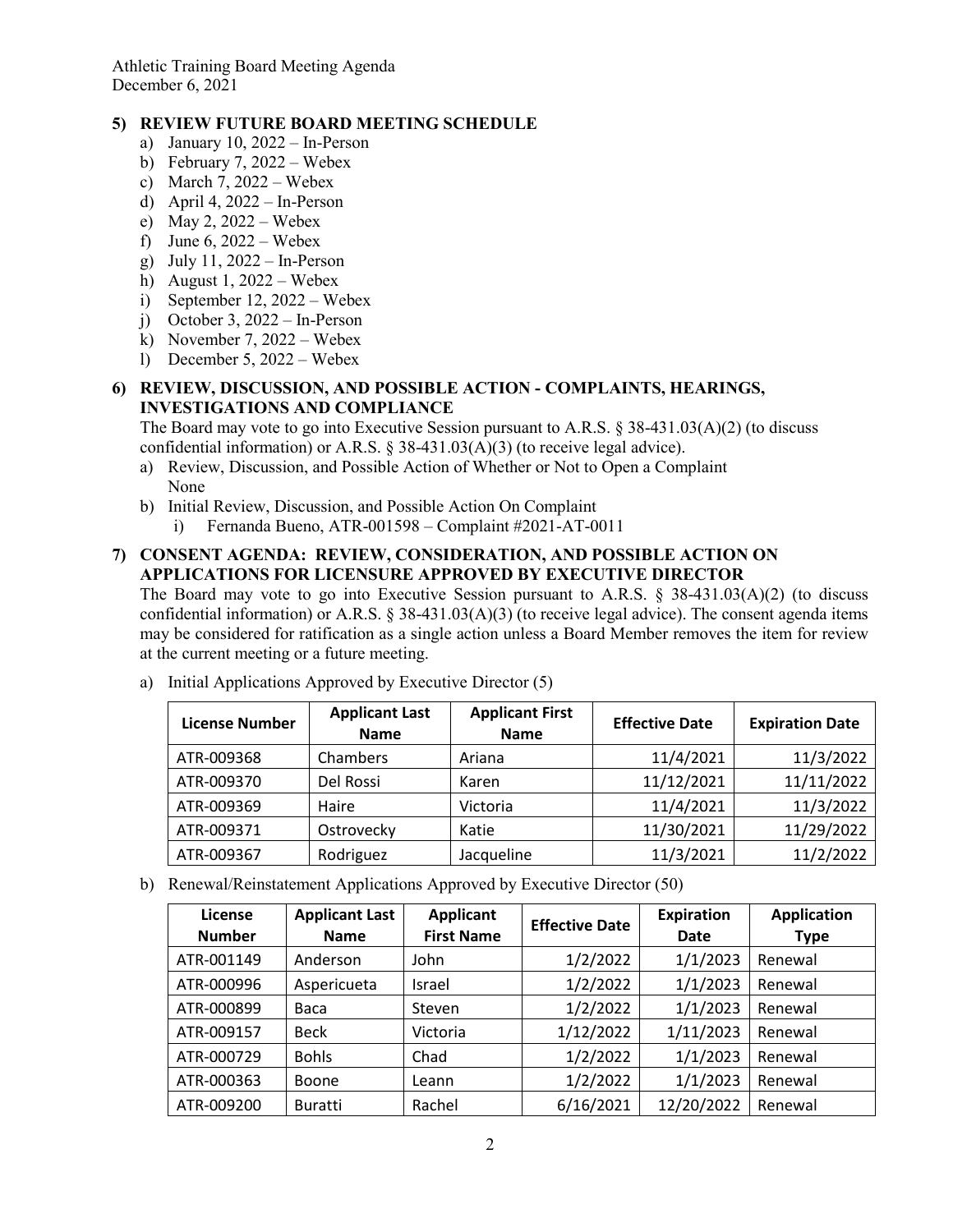| License       | <b>Applicant Last</b> | <b>Applicant</b>  | <b>Effective Date</b> | <b>Expiration</b> | <b>Application</b> |
|---------------|-----------------------|-------------------|-----------------------|-------------------|--------------------|
| <b>Number</b> | <b>Name</b>           | <b>First Name</b> |                       | <b>Date</b>       | <b>Type</b>        |
| ATR-001694    | Coberly               | Nicholas          | 12/4/2021             | 12/3/2022         | Renewal            |
| ATR-000469    | Delucia               | Ronald            | 2/2/2022              | 2/1/2023          | Renewal            |
| ATR-001562    | DiJohn                | Kaitlyn           | 1/9/2022              | 1/8/2023          | Renewal            |
| ATR-001695    | Engels                | Angela            | 12/4/2021             | 12/3/2022         | Renewal            |
| ATR-009152    | Estala                | Luis              | 11/25/2021            | 11/24/2022        | Renewal            |
| ATR-000291    | Falsone               | Susan             | 12/8/2021             | 12/7/2022         | Renewal            |
| ATR-001375    | Gonzalez              | Chelsey           | 6/2/2021              | 11/30/2022        | Renewal            |
| ATR-009276    | Grant                 | Rebecca           | 12/2/2021             | 12/1/2022         | Renewal            |
| ATR-009168    | Groleau               | <b>Bradley</b>    | 1/29/2022             | 1/28/2023         | Renewal            |
| ATR-001214    | Hansen                | Kimberly          | 11/4/2021             | 11/3/2022         | Renewal            |
| ATR-009218    | Hibbert               | Rebekah           | 7/19/2021             | 11/11/2022        | Renewal            |
| ATR-000986    | Locke                 | Angel             | 11/2/2021             | 11/1/2022         | Renewal            |
| ATR-001533    | Lotshaw               | Kellie            | 10/19/2021            | 10/18/2022        | Renewal            |
| ATR-009005    | Mak                   | Jonathan          | 11/5/2021             | 11/4/2022         | Renewal            |
| ATR-001251    | McNulty               | Michael           | 12/2/2021             | 12/1/2022         | Renewal            |
| ATR-000281    | Moreno                | Ricardo           | 11/8/2021             | 11/7/2022         | Renewal            |
| ATR-009208    | Orozco                | Kevin             | 7/1/2021              | 12/9/2022         | Renewal            |
| ATR-000633    | Paladino              | Jason             | 11/3/2021             | 11/2/2022         | Renewal            |
| ATR-009166    | Roberts               | Nicholas          | 1/14/2022             | 1/13/2023         | Renewal            |
| ATR-009269    | Root                  | Hayley            | 11/6/2021             | 11/5/2022         | Renewal            |
| ATR-000377    | Rue                   | Carlos            | 12/21/2021            | 12/20/2022        | Renewal            |
| ATR-001549    | Sackett               | Taylor            | 12/4/2021             | 12/3/2022         | Renewal            |
| ATR-009268    | Salley                | Tyson             | 11/30/2021            | 11/29/2022        | Reinstatement      |
| ATR-001351    | Serene                | Gavin             | 11/3/2021             | 11/2/2022         | Renewal            |
| ATR-001396    | Severson              | Logan             | 7/6/2021              | 11/11/2022        | Renewal            |
| ATR-009277    | Snell                 | Wesly             | 12/2/2021             | 12/1/2022         | Renewal            |
| ATR-000680    | Stover                | Andrew            | 10/7/2021             | 12/13/2022        | Renewal            |
| ATR-001125    | Stromberg             | Senecca           | 1/2/2022              | 1/1/2023          | Renewal            |
| ATR-000750    | Sweer                 | Nicole            | 11/1/2021             | 10/31/2022        | Reinstatement      |
| ATR-009155    | Thein                 | Lauren            | 12/13/2021            | 12/12/2022        | Renewal            |
| ATR-001594    | Thoenes               | Julia             | 11/4/2021             | 11/3/2022         | Renewal            |
| ATR-009011    | Thompson              | Alison            | 12/3/2021             | 12/2/2022         | Renewal            |
| ATR-009158    | Toohill               | Haley             | 12/13/2021            | 12/12/2022        | Renewal            |
| ATR-009275    | Tucker                | Jacob             | 11/22/2021            | 11/21/2022        | Renewal            |
| ATR-000409    | Turner                | Kyle              | 10/2/2021             | 10/1/2022         | Renewal            |
| ATR-001057    | Warner                | <b>Brandon</b>    | 11/2/2021             | 11/1/2022         | Renewal            |
| ATR-000980    | Wheeler III           | Paul              | 11/2/2021             | 11/1/2022         | Renewal            |
| ATR-000115    | White                 | Christopher       | 11/2/2021             | 11/1/2022         | Renewal            |
| ATR-001688    | Williams              | Sierra            | 11/6/2021             | 11/5/2022         | Renewal            |
| ATR-009149    | Wilson                | Whitney           | 11/4/2021             | 11/3/2022         | Renewal            |